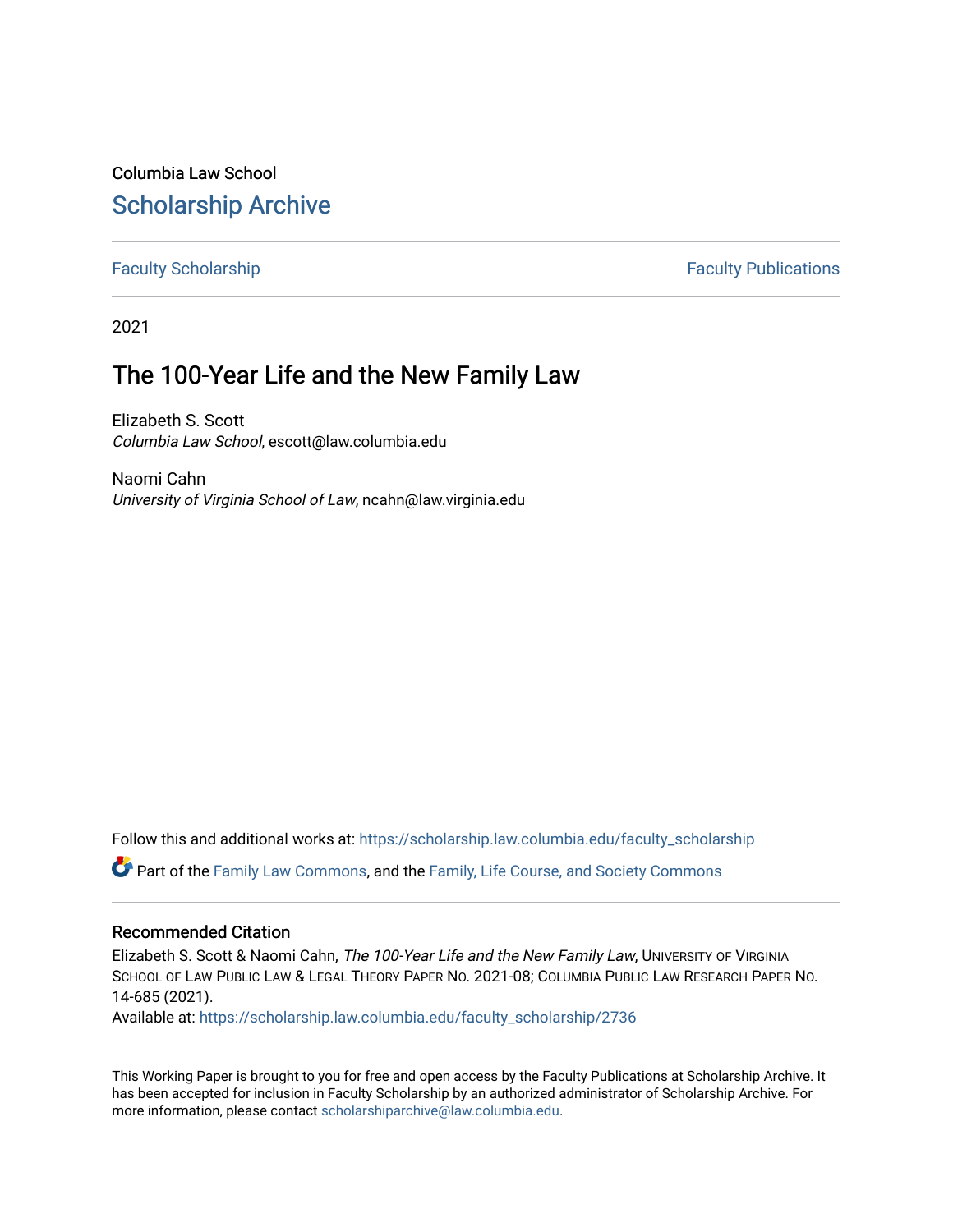#### **The 100 Year Life and the New Family Law**

#### **Naomi Cahn & Elizabeth Scott**

Lynda Gratton and Andrew Scott invite us to contemplate a future in which life expectancy extends to 100 years; in this chapter we explore the likely impact of this trend on family law. This undertaking requires first an inquiry, based on existing demographic trends, into how increased longevity is likely to affect family formation and structure in general, and especially for an expanding cohort of older individuals. Will increased longevity affect childrearing patterns? Will octogenarians (and beyond) create new family relationships and how might these relationships differ from traditional families? Our analysis leads us to conclude that the 100-year life indeed is likely to have an impact, but that families will continue to function as the primary setting for intimacy and for caregiving and caretaking, whatever form those families take. Further, the importance to both individual and social welfare of family support throughout life points to a need for reform of current family law doctrine. The impact of longer life on doctrines regulating the relationship of parents and minor children is likely to be modest, but doctrinal and policy reforms will be needed to support individuals in following their preferences for intimacy and security in old age -- as will reforms to the minimal role of the state in promoting security for individuals in different family forms. <sup>1</sup> We suggest general goals for law reform and offer as well some specific proposals.

#### **1. Family Demographic Trends**

 $\overline{a}$ 

The starting point to better forecasting the impact of increased longevity on family law is an accurate account of recent trends in family formation and structure. While extrapolation from the present to the future is difficult, a large body of demographic data on families offers the best tools available to predict the challenges the law will face as life expectancy increases. The future of families is likely to build on several trends: First, families are smaller today, with more dualearning couples and fewer children to serve as future caretakers of aging parents. Second, non-

<sup>1</sup> *E.g*., Anne L. Alstott, *Neoliberalism in U.S. Family Law: Negative Liberty and Laissez-Faire Markets in the Minimal State*, Law & Contemp. Probs., 2014, at 25, 32; Clare Huntington, Failure to Flourish: How Law Undermines Family Relationships (2014) .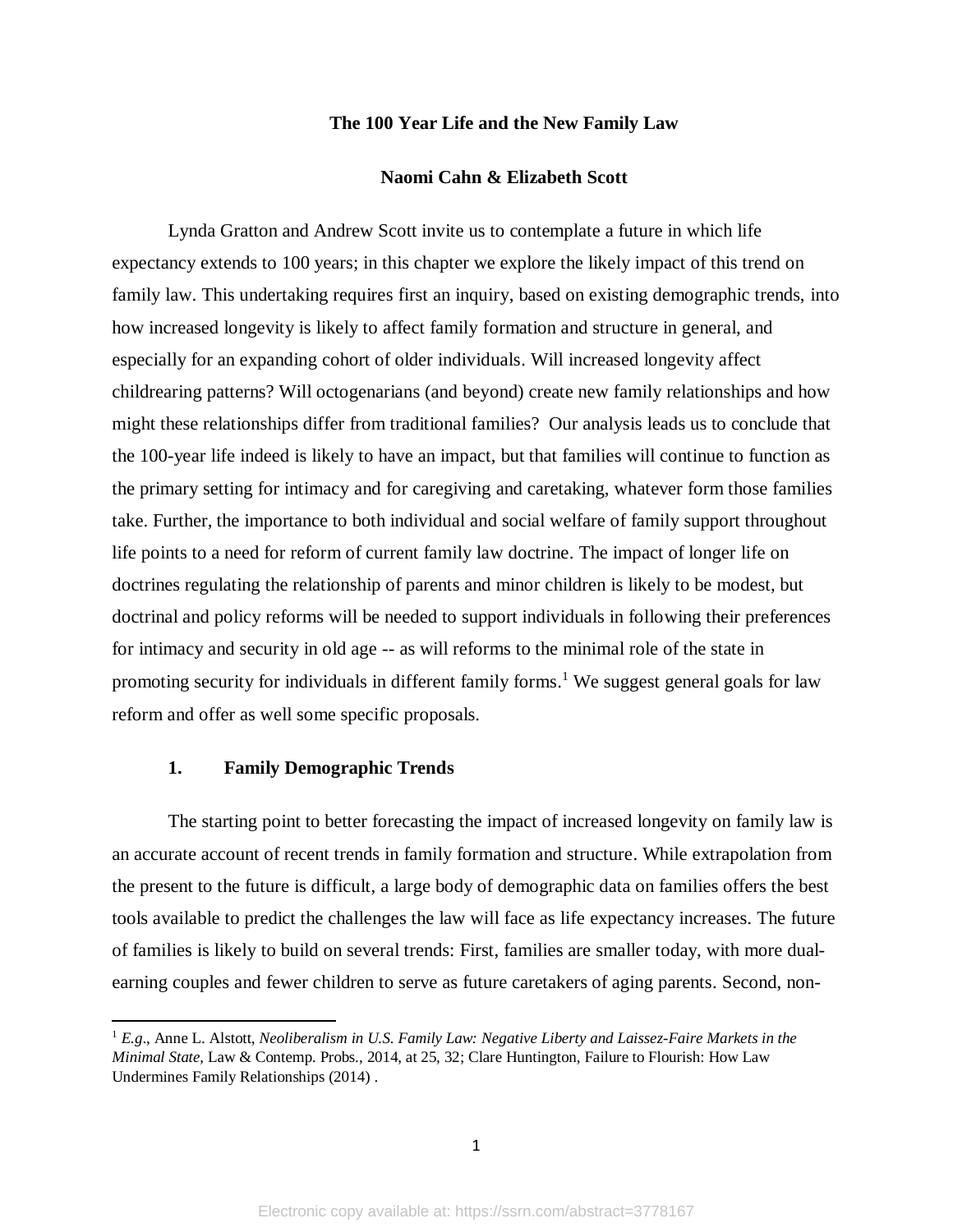marital cohabitation has increased. Third, the number of second and third families has also grown, but at the same time, the number of individuals, particularly seniors, living alone has increased. <sup>2</sup> Fourth, family structures increasingly are stratified by class; educated couples are more likely to marry, while cohabitation is more likely to be chosen by couples with less education.<sup>3</sup> Finally, the divorce rate has flattened or declined for some groups, but has grown among older married couples.

*a. The numbers.* With the greying of Baby Boomers and the aging of Millennials, family structures today are different from those fifty years ago. Although average household size and fertility rates have decreased, people are more likely to live in multigenerational households, which include at least two adult generations, or grandparents and grandchildren who are younger than  $25$ ;<sup>4</sup> the trend towards multigenerational households is likely to continue as lives lengthen since aging parents both provide and need care. More than one-fifth of those over the age of 65 live in such a household.

Childrearing patterns have changed in recent decades. In today's households, both partners are more likely to work as women's labor force participation has increased.<sup>5</sup> Childrearing, which increasingly is shared by parents, has been pushed back for educated couples. And, as well-paying jobs with good benefits become increasingly scarce for the noncollege-educated, college attendance means that children's transition to independence occurs later., extending into adulthood,

Partnering is also changing. In 1960, 72% of all adults were married,<sup>6</sup> and 13% of those were in second or subsequent marriages.<sup>7</sup> By contrast, today, just over half of all adults are

<sup>2</sup> [https://ourworldindata.org/grapher/percentage-of-americans-living-alone-by-age.](https://ourworldindata.org/grapher/percentage-of-americans-living-alone-by-age)

<sup>&</sup>lt;sup>3</sup> [https://www.pewsocialtrends.org/2019/11/06/the-landscape-of-marriage-and-cohabitation-in-the-u-s/;](https://www.pewsocialtrends.org/2019/11/06/the-landscape-of-marriage-and-cohabitation-in-the-u-s/) JUNE CARBONE & NAOMI CAHN, MARRIAGE MARKETS (2014).

<sup>4</sup> https://www.pewresearch.org/fact-tank/2019/10/01/the-number-of-people-in-the-average-u-s-household-is-goingup-for-the-first-time-in-over-160-years/.

<sup>5</sup> https://www.bls.gov/opub/mlr/2020/article/comparing-characteristics-and-selected-expenditures-of-dual-andsingle-income-households-with-children.htm

<sup>6</sup> D'vera Cohn et al., *Barely Half of U.S. Adults Are Married – A Record Low,* PEW RSCH. CTR. (Dec. 14, 2011), https://www.pewsocialtrends.org/2011/12/14/barely-half-of-u-s-adults-are-married-a-record-low/ [https://perma.cc/R7VJ-MA8L].

<sup>7</sup> Gretchen Livingston, *Four-in-Ten Couples are Saying "I Do," Again*, PEW RSCH. CTR. 1, 8 (Nov. 14, 2014), https://www.pewresearch.org/wp-content/uploads/sites/3/2014/11/2014-11-14\_remarriage-final.pdf.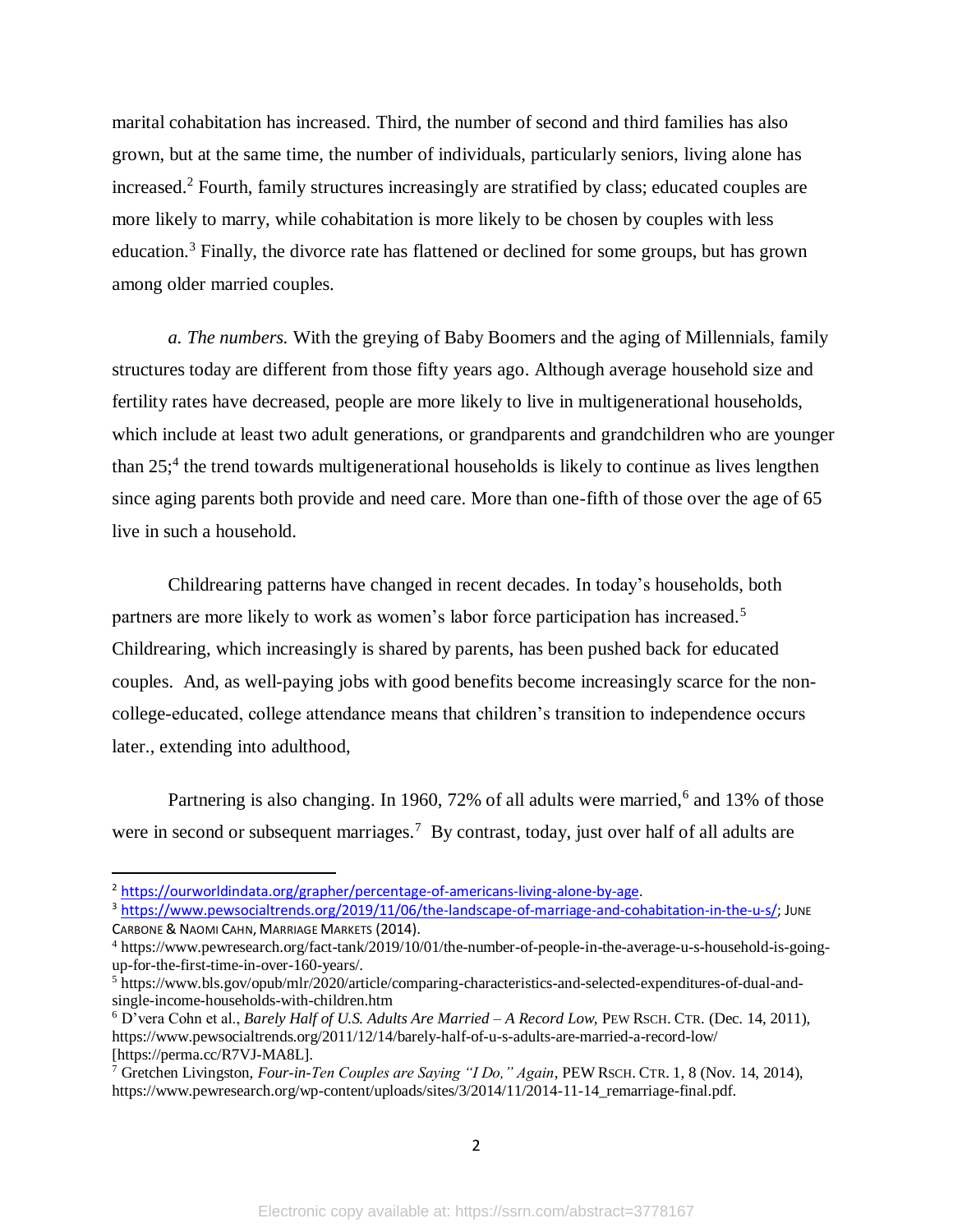married, and almost a quarter of those are in second (or subsequent) marriages.<sup>8</sup> The percentage of people who are not married has increased for all racial groups, although it has remained relatively stable for Asians.<sup>9</sup> Correspondingly, the rate of cohabitation for all age groups and social classes is increasing. This includes individuals over the age of  $50^{10}$ ; the cohabitation rate for those over the age of 65 tripled from 1996-2017.<sup>11</sup> Moreover, the age of first marriage has increased over the past generation as more individuals postpone marriage to complete their education.<sup>12</sup> Indeed, the education gap in rates of marriage for millennials is wider than in earlier generations; marriage increasingly is chosen by more educated couples, while less educated partners tend to live together in informal unions.<sup>13</sup> But overall, millennials have high rates of cohabitation.<sup>14</sup>

Relatively high divorce and remarriage rates mean a rising number of stepparents and stepchildren; while almost three-quarter of all children in 1960 lived with two married parents in their first marriage, less than half do today.<sup>15</sup> However, remarriage rates overall are decreasing, suggesting that divorced individuals may be more likely to enter informal unions.<sup>16</sup>

The only group for whom the divorce rate is actually increasing today is those ages 50 and above,  $17$  with the rate doubling for those ages 55-64 and tripling for those age 65 and older

 8 *Id.*

<sup>9</sup> https://www.usnews.com/news/elections/articles/2020-02-14/the-state-of-american-households-smaller-morediverse-and-unmarried.

<sup>10</sup> *See* Renee Stepler, *Number of U.S. adults cohabiting with a partner continues to rise, especially among those 50 and older*, PEW RSCH. CTR. (Apr. 6, 2017), https://www.pewresearch.org/fact-tank/2017/04/06/number-of-u-s-adultscohabiting-with-a-partner-continues-to-rise-especially-among-those-50-and-older/ [https://perma.cc/FNM3-FAMK]. <sup>11</sup> Benjamin Gurrentz, *Cohabitating Partners Older, More Racially Diverse, More Educated, Higher Earners, U.S.* CENSUS BUREAU (Sept. 23, 2019), [https://www.census.gov/library/stories/2019/09/unmarried-partners-more](https://www.census.gov/library/stories/2019/09/unmarried-partners-more-diverse-than-20-years-ago.html)[diverse-than-20-years-ago.html](https://www.census.gov/library/stories/2019/09/unmarried-partners-more-diverse-than-20-years-ago.html) [https://perma.cc/RT5F-58J9].

<sup>12</sup> https://www.prb.org/usdata/indicator/marriage-age-women/snapshot/

<sup>13</sup> [https://www.pewsocialtrends.org/2019/11/06/the-landscape-of-marriage-and-cohabitation-in-the-u-s/.](https://www.pewsocialtrends.org/2019/11/06/the-landscape-of-marriage-and-cohabitation-in-the-u-s/)

<sup>&</sup>lt;sup>14</sup> https://www.pewsocialtrends.org/2020/05/27/as-millennials-near-40-theyre-approaching-family-life-differentlythan-previous-generations/#:~:text=A%20look%20at%20Millennials%20who,in%20their%2020s%20and%2030s.

<sup>15</sup> *Parenting in America: Outlook, worries, aspirations are strongly linked to financial situation*, PEW RSCH. CTR. 15 (Dec. 17, 2015), https://www.pewresearch.org/wp-content/uploads/sites/3/2015/12/2015-12-17\_parenting-inamerica\_FINAL.pdf; *see* Naomi Cahn, *The Golden Years, Gray Divorce, Pink Caretaking, and Green Money*, 52 FAM. L. Q. 57, 65 (2018) (discussing baby boomers and remarriages).

<sup>16</sup> [https://www.bgsu.edu/content/dam/BGSU/college-of-arts-and-sciences/NCFMR/documents/FP/payne-change](https://www.bgsu.edu/content/dam/BGSU/college-of-arts-and-sciences/NCFMR/documents/FP/payne-change-remarriage-rate-fp-18-16.pdf)[remarriage-rate-fp-18-16.pdf](https://www.bgsu.edu/content/dam/BGSU/college-of-arts-and-sciences/NCFMR/documents/FP/payne-change-remarriage-rate-fp-18-16.pdf)

<sup>&</sup>lt;sup>17</sup> See Renee Stepler, *Led by Baby Boomers, divorce rates climb for America's 50+ population*, PEW RSCH. CTR. (Mar. 9, 2017), https://www.pewresearch.org/fact-tank/2017/03/09/led-by-baby-boomers-divorce-rates-climb-foramericas-50-population/ [https://perma.cc/U6EL-T4AQ].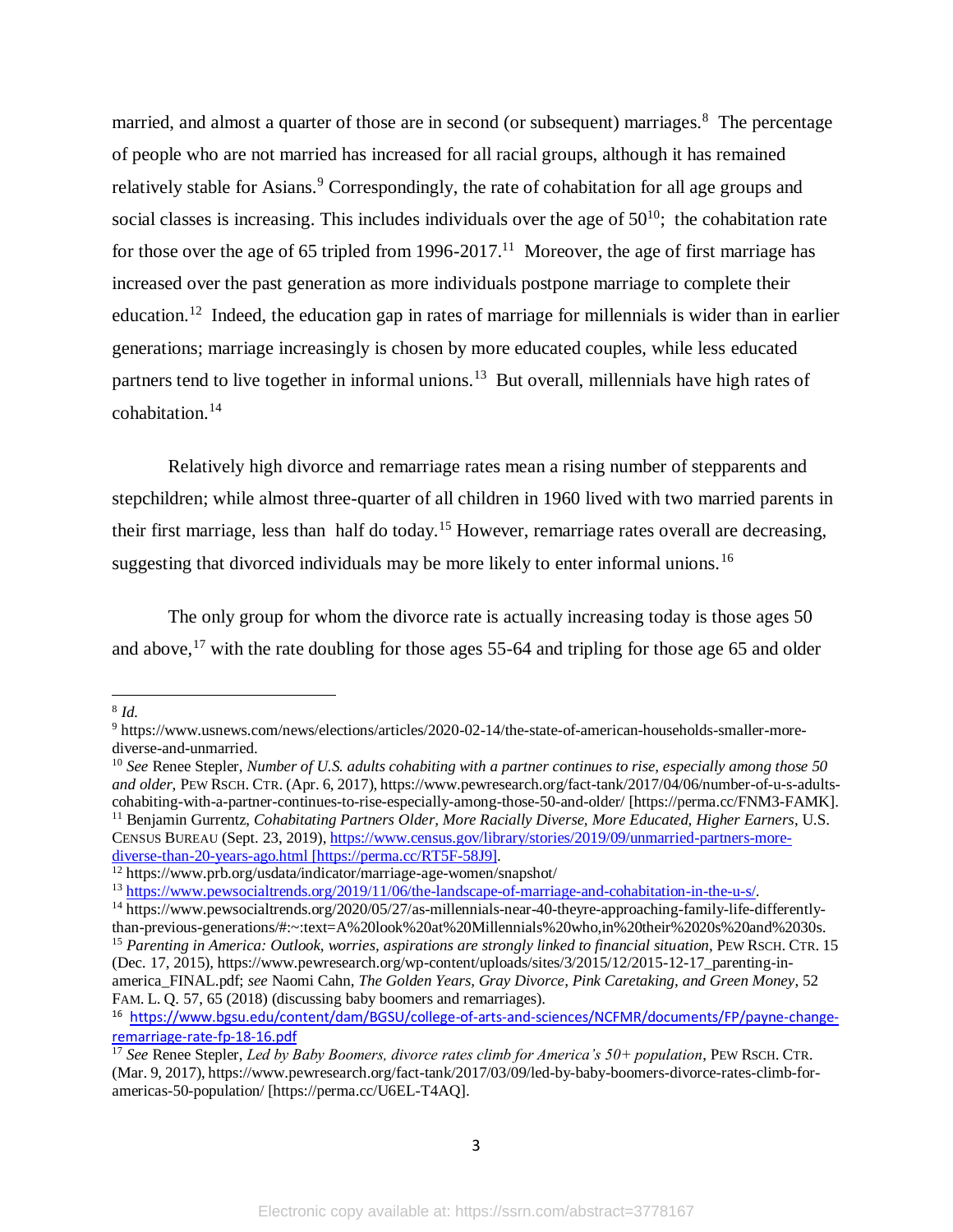from 1990-2017.<sup>18</sup> While three percent of women, and four percent of men, ages 65 and older were divorced in 1980, that is true for 14% of women, and 11% of men, today.<sup>19</sup> Notwithstanding this increase, the rates are still below those of younger cohorts. Although with longer lives, divorce rates for older persons may increase, the determining factor may be class rather than age.

Increasingly, older people live in informal groups that currently are not recognized as families. Non-conjugal congregate living has increased with a growing number of options, such as intentional cohousing communities<sup>20</sup> (grown-up communes) or "villages,)" voluntary kin groups, $21$  and naturally occurring retirement communities; some of these family arrangements support aging-in-place, a goal of many seniors, $^{22}$  and all promote ongoing social and emotional connections.<sup>23</sup> Of course, many older people also live in nursing homes, assisted living or continuing care retirement communities.

More than a quarter of Americans over the age of 60 live alone.<sup>24</sup> Women are more likely than men to live alone, while both African-American men and women live alone at rates that are higher than those of whites.<sup>25</sup> The rates for LGBTQ seniors living alone are higher than for cisgender older adults,  $26$  a trend that is likely changing with greater societal acceptance of same-sex relationships.<sup>27</sup>

<sup>18</sup> https://www.bgsu.edu/ncfmr/resources/data/family-profiles/allred-age-variation-div-rate-fp-19-13.html

<sup>19</sup> Population Reference Bureau, *Fact Sheet* (2019), https://www.prb.org/aging-unitedstates-fact-sheet/.

<sup>&</sup>lt;sup>20</sup> <https://www.aarp.org/livable-communities/info-2014/creative-age-friendly-housing-options.html>

<sup>21</sup> Dawn Braithewaite et. al., *Constructing Family: A Typology of Voluntary Kin*, 27 J. Soc. & Pers. Relationships,388 (2010).

<sup>&</sup>lt;sup>22</sup> https://www.barrons.com/articles/how-covid-19-will-shape-the-future-of-senior-living-new-models-of-care-moreaging-in-place-51590767276

<sup>&</sup>lt;sup>23</sup> https://www.aarp.org/livable-communities/info-2014/creative-age-friendly-housing-options.html.

<sup>&</sup>lt;sup>24</sup> Jacob Asubel, *Older people are more likely to live alone in the U.S. than elsewhere in the world, PEW RESEARCH* CTR. (March 10, 2020), https://www.pewresearch.org/fact-tank/2020/03/10/older-people-are-more-likely-to-livealone-in-the-u-s-than-elsewhere-in-the-world/.

<sup>25</sup> [https://www.nextavenue.org/old-black-alone-grim-forecast/.](https://www.nextavenue.org/old-black-alone-grim-forecast/)

<sup>&</sup>lt;sup>26</sup> [https://williamsinstitute.law.ucla.edu/wp-content/uploads/LGBT-Aging-Aug-2016.pdf.](https://williamsinstitute.law.ucla.edu/wp-content/uploads/LGBT-Aging-Aug-2016.pdf) They are also less likely to have children who can care for them, and more likely to have "families of choice." Id. at 0.

<sup>27</sup> [https://www.census.gov/library/stories/2019/09/where-same-sex-couples-](https://www.census.gov/library/stories/2019/09/where-same-sex-couples-live.html#:~:text=Married%20same%2Dsex%20couples%20made,over%20the%20past%2010%20years)

[live.html#:~:text=Married%20same%2Dsex%20couples%20made,over%20the%20past%2010%20years](https://www.census.gov/library/stories/2019/09/where-same-sex-couples-live.html#:~:text=Married%20same%2Dsex%20couples%20made,over%20the%20past%2010%20years)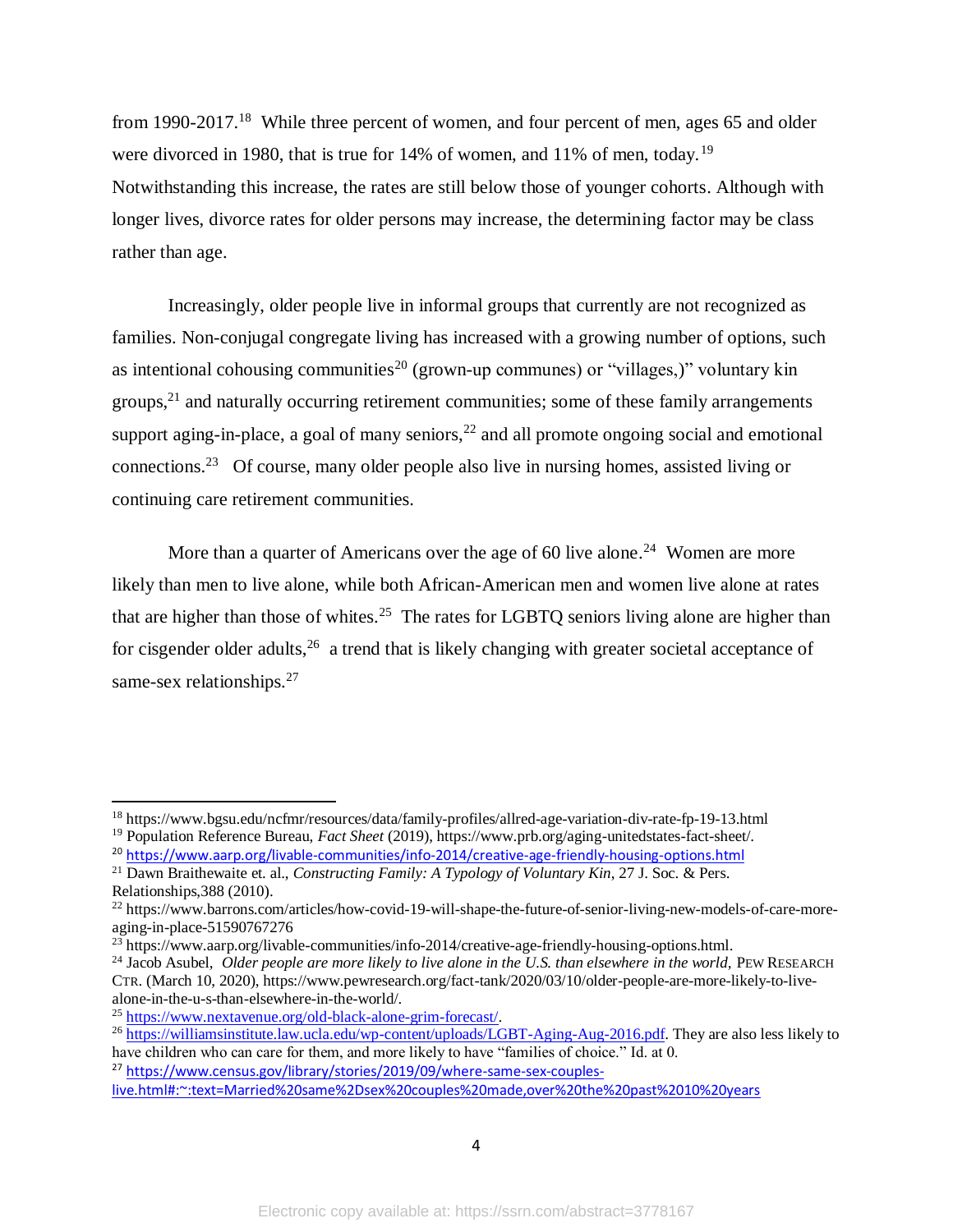As a final demographic note, older individuals tend to have more health problems and disability than younger persons, and this is likely to continue even if advances in health care keep pace with advances in longevity. Moreover, socioeconomic status is linked to substantial disparities in health status. Presumably, these disparities and the incidence of disability generally in the aging population will increase as life expectancy increases. <sup>28</sup>

b. *Implications of Increased Longevity for Family Formation and Structure*. These trends form a context for speculating about the impact of substantial increases in longevity on family formation and structure. Several trends seem particularly salient: These include later marriage and childbearing, the education gap in family formation, increasing rates of cohabitation and formation of second and third families, and generally the increased variety in the forms families take (a trend that Gratton and Scott predict, p. 15).

First, patterns of childrearing may change. With increased life expectancy, childhood dependency may extend further into adulthood, resulting in family formation, childrearing and childrearing later in life for educated persons. Births among women over the age of 40 are rising.<sup>29</sup> As women become increasingly likely to freeze their eggs and surrogacy becomes legal in more states, the trend of later births will continue . Advances in ART may even contribute to childbearing and rearing by those in their 50s, 60s and beyond. Of course, as Gratton and Scott note (p. 293), longer lives will result in a "smaller proportion of years [] focused on raising children," a situation likely to be true, even with increased length of dependency. The authors predict this may result in decreased role-based specialization within the family.

Second, as individuals live longer, trends in re-partnering may change. While marriage has become concentrated in wealthier and more highly educated couples, even this group may be less likely to choose marriage later in life after divorce from or the death of a first spouse. Not only will the appeal of marriage as a secure setting to raise children be less relevant as people age, but they may not want to assume the financial commitments that typically go with marriage.

<sup>28</sup> Paula Scommegna et al., *Eight Demographic Trends Transforming America's Older Population*, Pop. Ref. Bur. (Nov. 12, 2018), https://www.prb.org/eight-demographic-trends-transforming-americas-older-population/.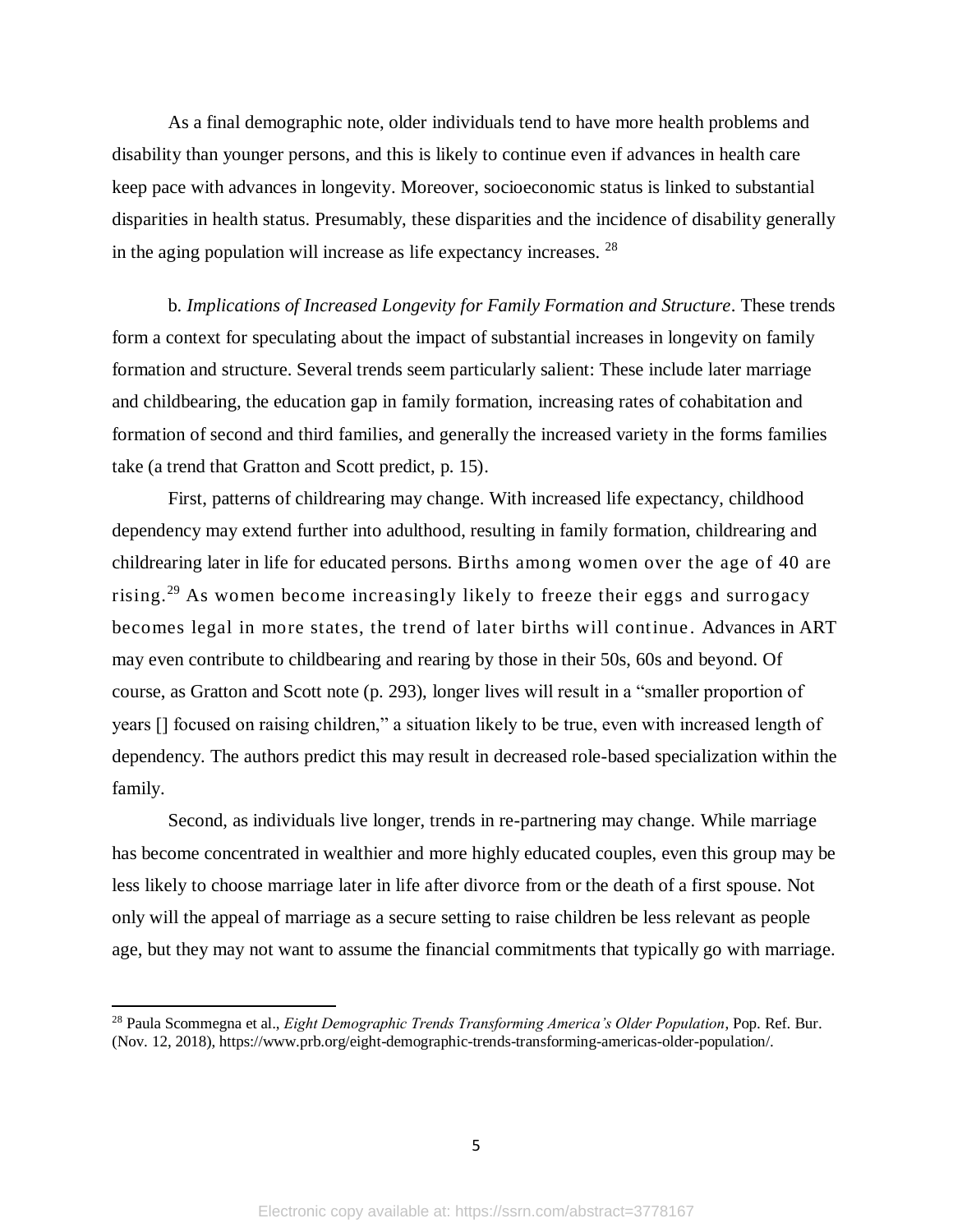Accordingly, cohabitation rates among older people across classes are likely to increase. Even those who prefer marriage for religious or other reasons may vary in the extent of financial sharing and commitment they desire.

In general, seniors who establish new families, either marital or non-marital, will likely have varied expectations for the levels of commitment and financial sharing desired. Some may want to undertake a broad commitment, with financial sharing and other expectations typical of first marriages. But many more may want a relationship of intimacy and companionship, without financial sharing or with sharing only for the duration of the relationship. Further, older individuals will likely be more ready to end unsatisfactory unions than in the past and may or may not have intended to assume ongoing obligations to one another.

Many older persons who create new families have close bonds with children and other family members from earlier relationships, and they may want to give priority to those bonds; standard spousal inheritance rights and medical decisionmaking authority may be inconsistent with their wishes. In other families, however, filial bonds may have become attenuated over time, resulting in reduced feelings of obligation for both generations.

As life expectancy increases, a growing number of older Americans will not be part of dyadic family units at all. Predictably more seniors will form non-conjugal families-of-choice, as they seek relationships that can provide intimacy or companionship and mutual care of dependency needs. These groups potentially can fulfill these two core functions of families, although currently they are not recognized as legal families. Further, as we live longer lives, an increasing number will live alone; these individuals will need substitutes for family if they are to fulfill their need for care and intimacy.

Finally, Gratton and Scott predict that economic patterns within marriage will change, showing how their prototypical characters – Jane, a lawyer and Jorge, who works for an ngo (p. 183) -- may be more likely to have flexible careers and to trade off working and child care (pp. 307-08), resulting in changing gender roles in the workplace and at home. That is one possible scenario for families, but it relies on three assumptions: first, the workplace itself will change to accommodate such multi-stage lives; second, that gender norms will change and third, couples will have the financial means to engage in this trade-off;.

The third assumption points to a broader critically important point that Gratton and Scott virtually ignore; their predictions generally apply only to higher socioeconomic classes. In the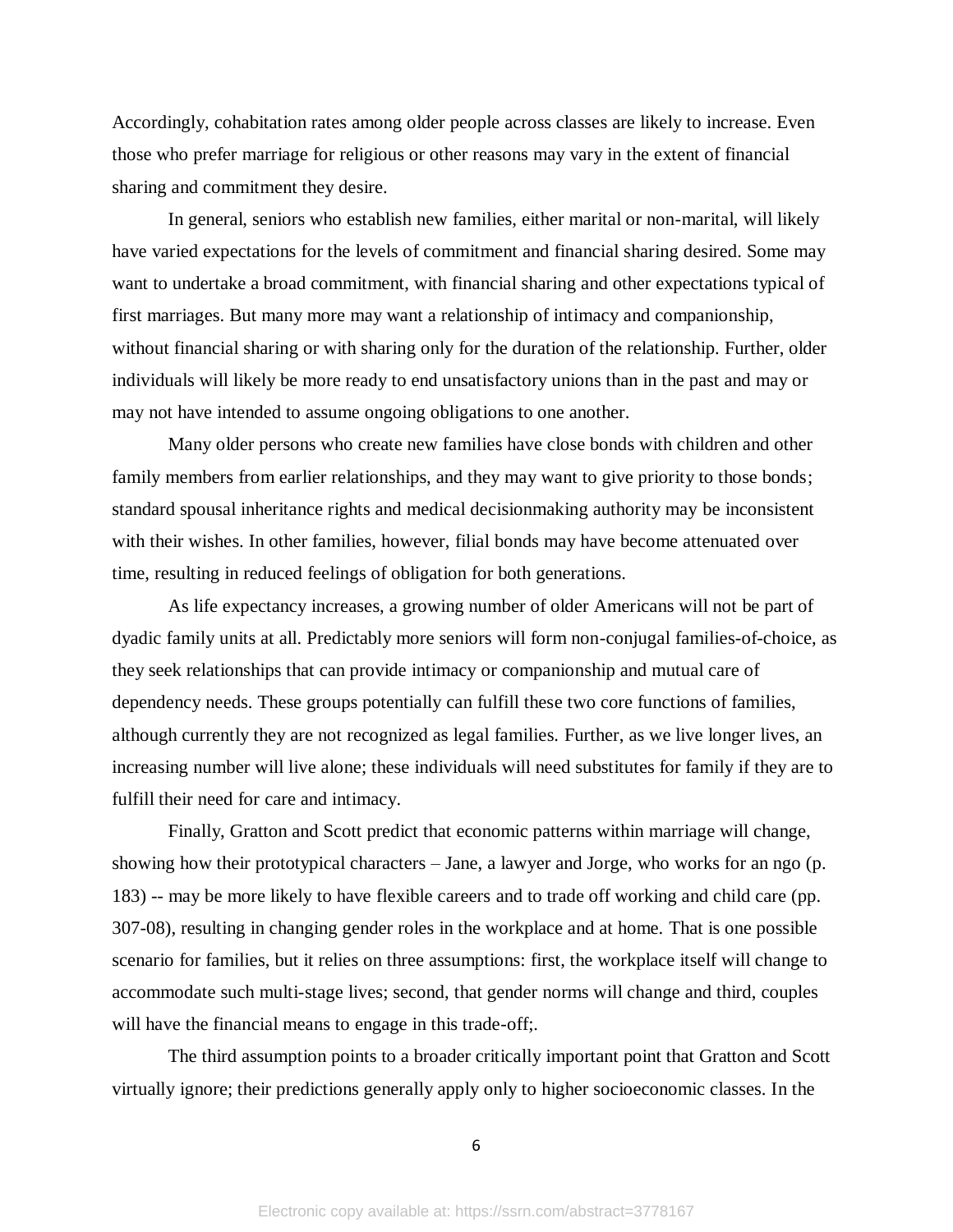early 1960s, Jacobus tenBroek observed that, although family law is neutrally applied, regardless of income, there are actually two different systems, one set of regulations that applies to the wealthy, who are able to opt out of default rules and have little political oversight, and one set that applies to the use of public funds and affects the poor, who are subject to stringent monitoring by state apparatus.<sup>30</sup> With increasing inequality in family structure, this dichotomous system may continue, and, as people age, will become most visible with respect to family intimacy and caretaking as well as with government programs. <sup>31</sup> This dual system will co-exist with differing life expectancies based on race and socioeconomic status. Although this chapter focuses primarily on the first system, it also raises potential reforms needed for the second system.

# **2. The Inadequacy of Current Family Law**

Current family law doctrine is poorly suited to respond effectively to increased life expectancy against the backdrop of these trends. It is likely to defeat the preferences of many individuals forming families later in life and may undermine expectations in relation to adult children.

We begin with the law regulating marriage, cohabitation, and non-conjugal family unions. Marriage continues to be uniquely privileged as a family form, enjoying strong legal protection, financial advantages conferred by government, $32$  and enforcement of financial obligations between spouses. In general, legal marriage is tailored to the preferences and needs of younger individuals starting families, and not of those entering marriage later in life. Thus, default rules presume long-term commitment and aim to protect dependent spouses (and children) by providing for the sharing of marital property and for spousal support on divorce, which may be short-term, but may not terminate until the death of the payor spouse. Spouses also enjoy inheritance rights that cannot be altered unilaterally. The default rules for

<sup>30</sup> Jacobus tenBroek, *California's Dual System of Family Law: Its Origin, Development, and Present Status Part I*, 16 Stan. L. Rev. 257, 257-58 (1964).

<sup>&</sup>lt;sup>31</sup> SSI income support and Medicaid eligibility for long-term care are each, for example, affected by the size of jointly-owned assets.

<sup>&</sup>lt;sup>32</sup> United States v. Windsor, 570 U.S. 744 (2013)(cataloging legal benefits and advantages of marriage)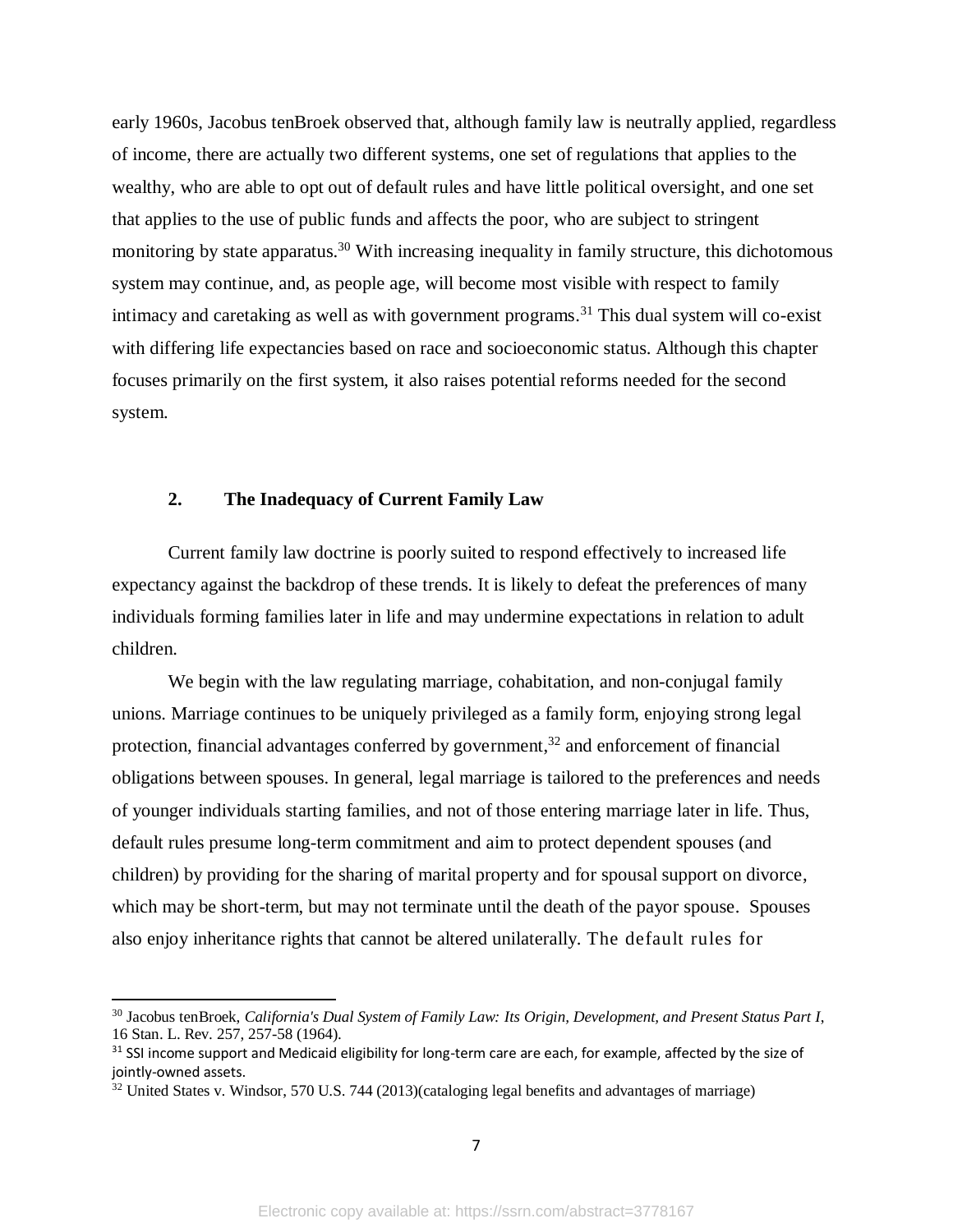surrogate decisionmaking also favor a spouse over other family members. These rights and duties can be changed but parties must affirmatively agree to opt out and most couples do not. And some override rules, such as the doctrine of necessaries, are not subject to spousal agreement.<sup>33</sup> Many couples who marry later in life may not wish to undertake these legal obligations. Seniors often want their children, and not new spouses, to inherit their property and many would not expect to be saddled with spousal support. Further, the priority of spouses as surrogate medical decisionmakers may conform to the preferences of some older spouses in second marriages, but others may prefer a child, other relative, or a friend. The presumption of financial interdependence affecting eligibility for long-term care under Medicaid serves is yet another disincentive to marriage.

Current law is also problematic because it draws a sharp line between marital and nonmarital relationships; that is, parties either opt into marriage and all of its rights and responsibilities, or have nonmarital relationships with no legal recognition of emotional and social connections. Cohabiting couples can execute contracts to clarify their financial understandings and other documents to protect their emotional connection, but very few couples do. Couples with minor children also receive some default legal benefits as co-parents. But two individuals living together and fulfilling each other's intimacy and dependency needs do not count as a legally-recognized family. For example, regardless of their age, cohabitants will not qualify for family leave under federal law to care for an ill partner.<sup>34</sup> While many older individuals will choose informal non-marital unions, based on more limited understandings and expectations of commitment, sharing, and mutual obligation than marriage, they may be surprised at the dearth of support for the emotional aspects of their relationships.

Given the focus on marriage, non-dyadic and non-conjugal family relationships receive little or no recognition as families.<sup>35</sup> These groups seldom formally execute contracts and are excluded from even the benefits afforded to cohabiting couples. But these "new" family forms are likely to become ever more common for older individuals who, predictably, will choose to satisfy their needs for care and intimacy later in life in non-conjugal groups that may be multigenerational or may be age-based.

<sup>&</sup>lt;sup>33</sup> This doctrine benefits 3<sup>rd</sup> party creditors.

<sup>34</sup>

<sup>&</sup>lt;sup>35</sup> An exception might be grandparents standing to seek visitation in most states, but this remain contested,.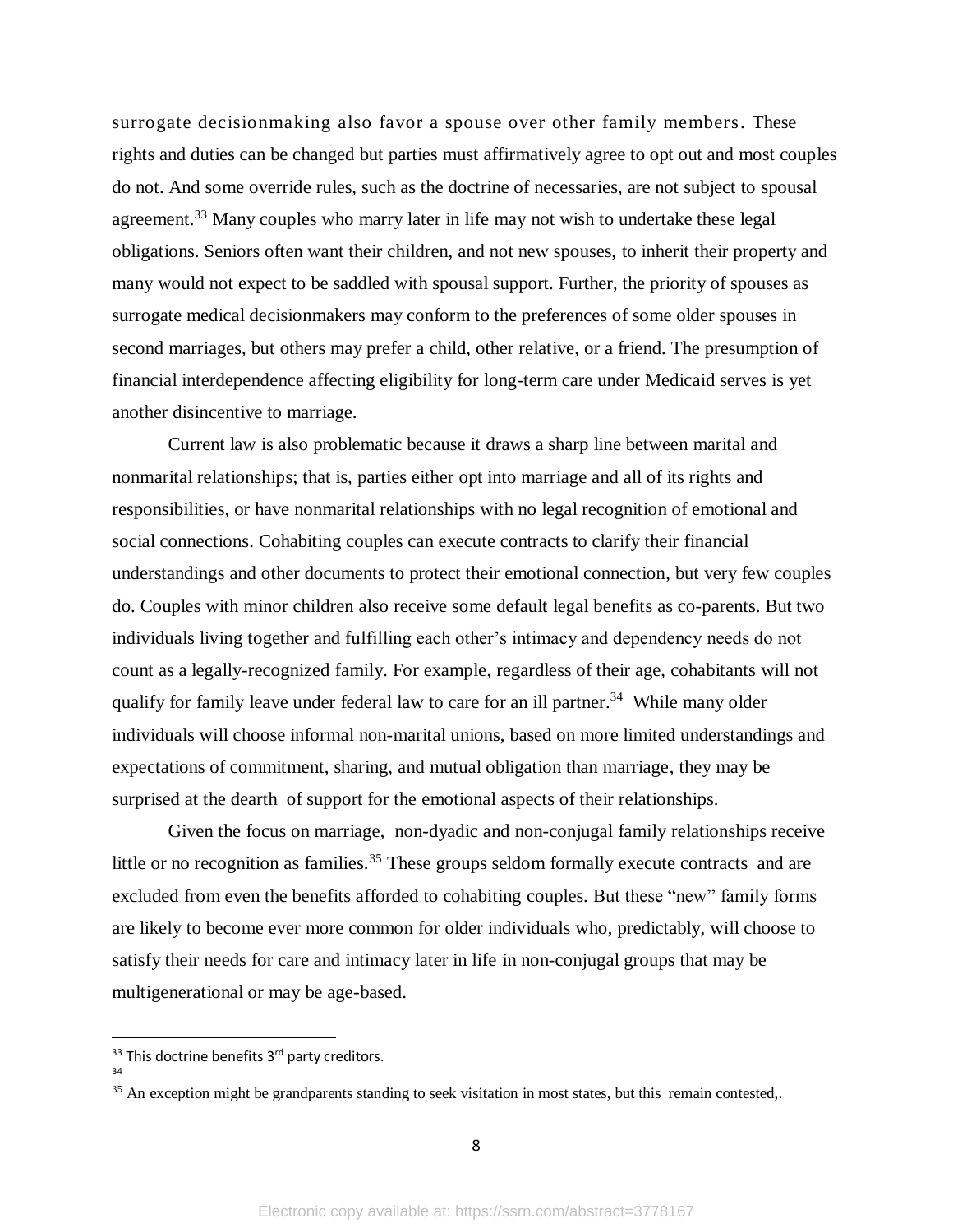A 100-year life may also affect laws concerning parenting, beginning with how to become a parent. There may be increased pressure to require insurance plans to cover assisted reproductive technology, mandated in a few states today, and acceptance of surrogacy may become even more widespread, with easier recognition of the intended parents and more protections for surrogates. As family forms change, states may make it easier to recognize more than two parents. State protections for children, such as laws concerning public school education, abuse, and neglect, will probably not be affected by longer lives; school health courses might change to focus not just on sex education but also on lifelong health. Child support in many states still ends when a child reaches the age of 18, even though many children continue to be dependent on their parents into their 20s. With the growing importance of post-high-school education, the time period for children's financial dependency may lengthen.

While changing family demographics will affect family law, they also have implications for numerous other areas of law addressed in this book.

## **3. Why Law Reform is Important.**

Informal family relationships can offer substantial individual and social welfare benefits and warrant legal support. Families play a critically important role in satisfying individuals' core needs for care and intimacy. Dependency needs vary in different life stages, and are most acute in infancy and childhood and again in old age, when individuals' ability to care for themselves often declines. While in many other advanced countries, the government plays a major role in providing healthcare and other support for dependency needs, a libertarian presumption of selfsufficiency is embedded in American law and policy, resulting in a substantial burden on families to provide care and assistance. Families also fulfill the human need for intimacy and social connection. Much research supports that older persons who lose intimate connection decline in both physical and psychological health.<sup>36</sup> Family relationships become ever more important as seniors are less able to actively cultivate social relationships outside the family.<sup>37</sup>

Despite the upbeat predictions of Gratton and Scott, many older individuals will experience illness and disability and need family care and support, and all will need

 $\overline{\phantom{a}}$ 

<sup>36</sup> Stanford report

 $37$  Id.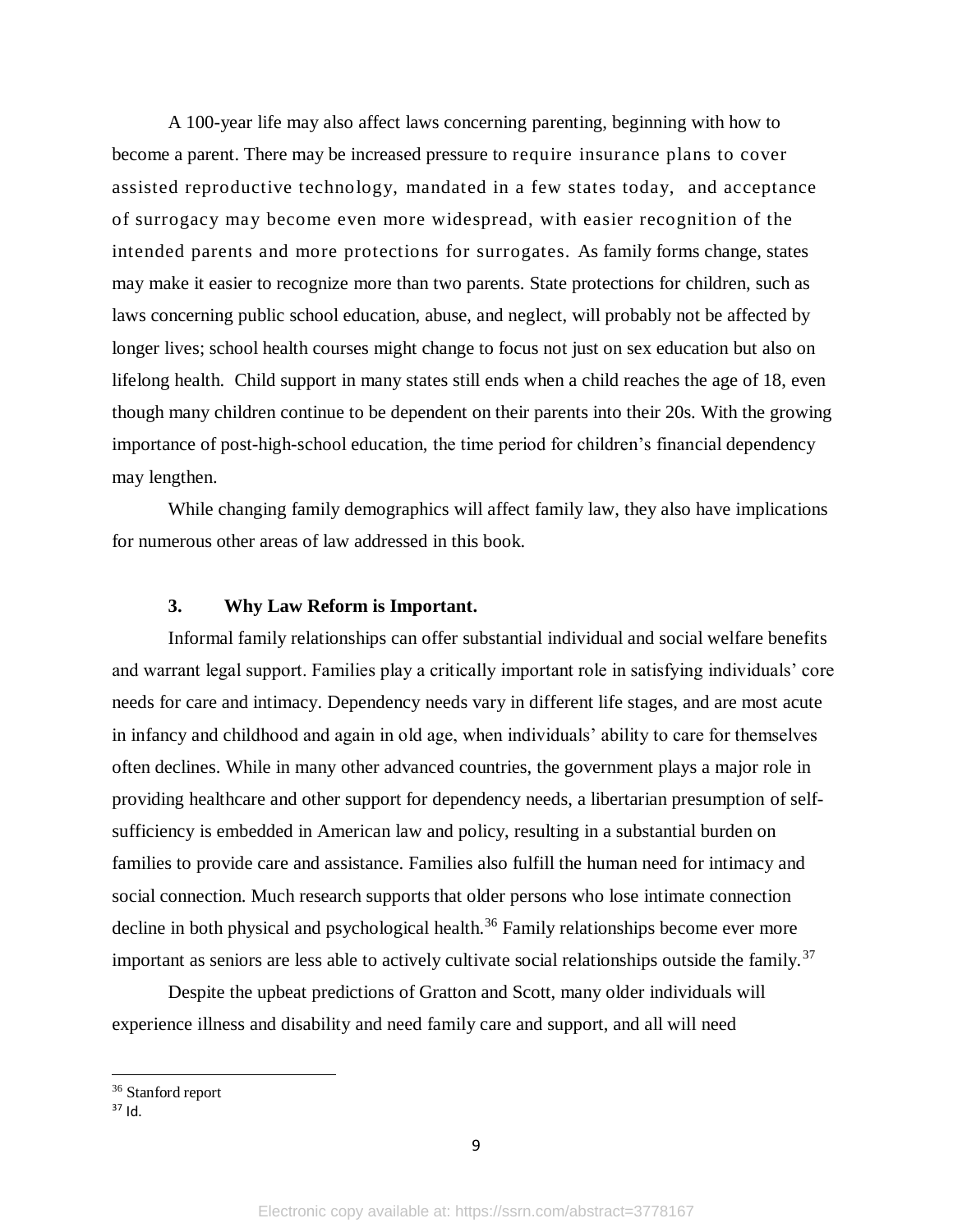psychological support and human relationships. If individuals lack emotional or economic support, the state will bear an increased burden to fulfill these needs , which currently it fails to do. While the 100-year life may prompt a larger governmental role in providing care and support for the aging population, strengthening legal support for families remains critical. Thus, society has an interest in facilitating family formation for older individuals and in supporting groups that fulfill family functions.

Attaining this goal will require a commitment to legal reforms that acknowledge and support the variety of family relationships that seniors are likely to choose. Many have criticized family law's privileging of marriage as a family form a stance grounded in traditional assumptions about marital roles and commitment. It has long been recognized that this approach harms individuals in non-marital families and also hurts single people. It is a particularly poor fit for the needs and preferences of older persons, both those who choose marriage and those who prefer other conjugal or non-conjugal family forms, as well as those who age alone.

# **4. An agenda for reform**

a. *Broad goals of reform*. A major goal of legal reform in response to the 100-year life will be to adopt a more pluralist and less libertarian family law; the new family law would support a range of families, facilitating individuals' ability to create families adapted to their needs and desires, efficiently and without undue effort. Flexibility will be needed to accommodate a range of preferences for financial sharing and other aspects of interdependency. Reforms can also offer assurance to older persons forming new families that their intentions toward members of earlier families, particularly children, will be respected through legal protection. At a broader policy level, individual fulfillment in old age as well as social welfare will depend on a fundamental shift toward a more active state role supporting individuals and families, and facilitating human connection. Moreover, recognizing that equal application of the same laws to families of differing classes results in inequities may lead to further changes that affect the entire life course.

b. *Specific family law reforms*. A range of family law reforms will usefully support individuals in realizing their goals for intimacy and care. While the need for reform will be highlighted by the 100-year life, many reforms will benefit

10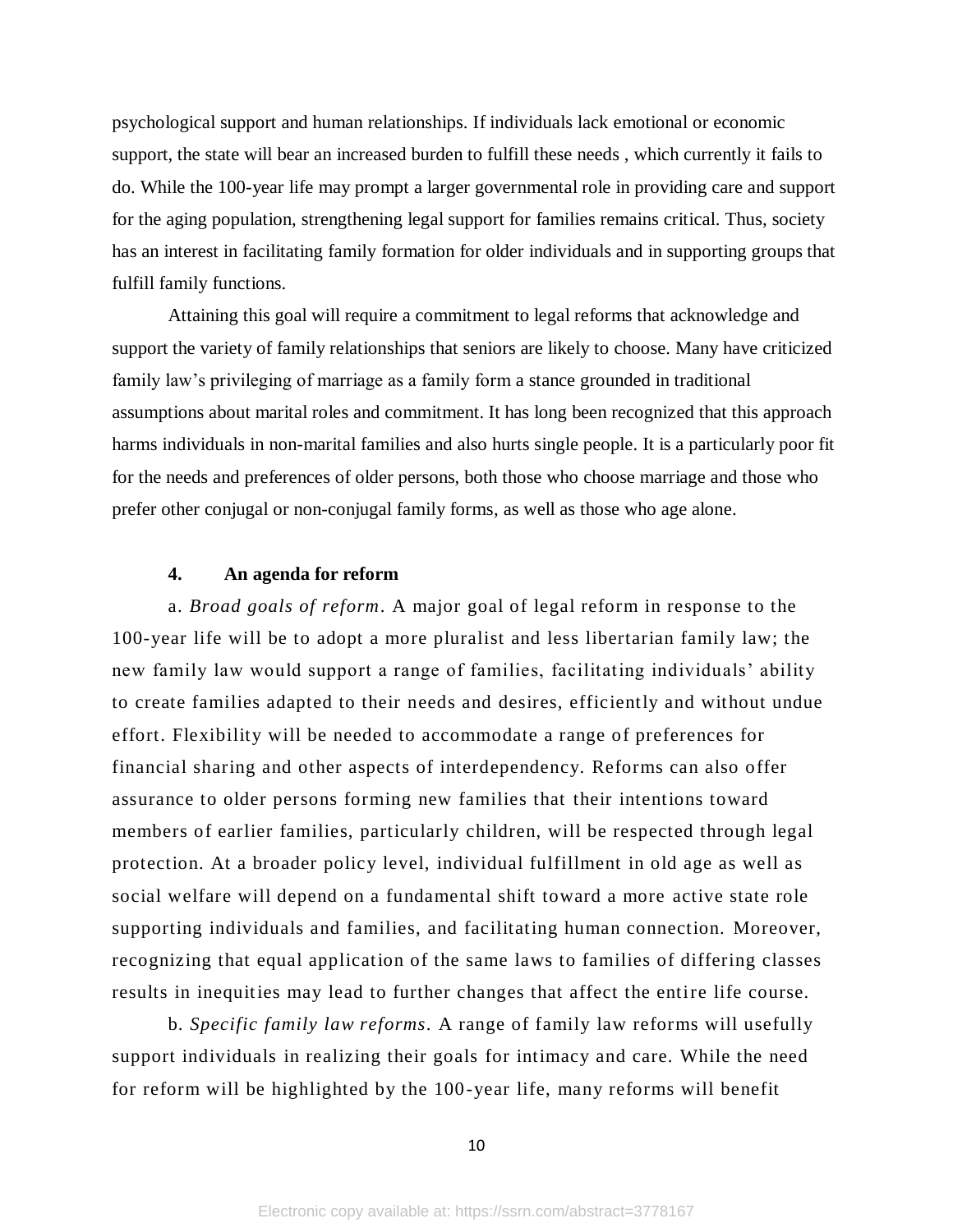individuals earlier in life as well. This section briefly explores some of the potential reforms.

First, a key type of reform would be the development of mechanisms that facilitate the more streamlined execution of statements of intent. Prenuptial agreements, cohabitation contracts, wills, powers of attorney, medical directives, and reciprocal beneficiary forms<sup>38</sup> are all helpful in allowing older individuals to determine the legal rights and duties that define their relationships. But, while creating documents that override default presumptions is usually not difficult, most individuals do not execute contracts or otherwise formalize their intentions, because it takes effort and expense to do so; and even when they do, the directive can become outdated as individuals move into new relationships and as their children age. Rather than rely on individual initiative, the government could take steps to facilitate formal expressions of intentions easily and cheaply. This will be a key part of a pluralist family law that recognize s the wide variety of preferences regarding family form and functioning. For example, the government could provide easy-to-use financial and medical directive forms to individuals enrolling in Social Security or Medicare, renewing their drivers' licenses, or filing income tax returns. Physicians currently are authorized to suggest that patients execute a medical directives at an initial visit under Medicare,<sup>39</sup> but could proactively encourage patients to execute surrogate decisionmaking authorization and to update these forms. Also promising is a Colorado law authorizing individuals in non-marital relationships to register for "designated beneficiary" status. That option allows each individual in a couple to decide on specific rights and duties recognize emotional connection and financial interdependence ; these range from the right to inherit through intestacy to the right to serve as a surrogate medical decisionmaker. <sup>40</sup>

Second, a reexamination of marriage and divorce default rules is in order; couples marrying at 70 may have different expectations from those who marry at

 $\overline{\phantom{a}}$ 

<sup>38</sup> See t.a.n 42 infra.

<sup>39</sup> 42 C.F.R. § 410.15.

<sup>40</sup> Colo. Rev. Stat. Ann. § 15-22-105 (2020).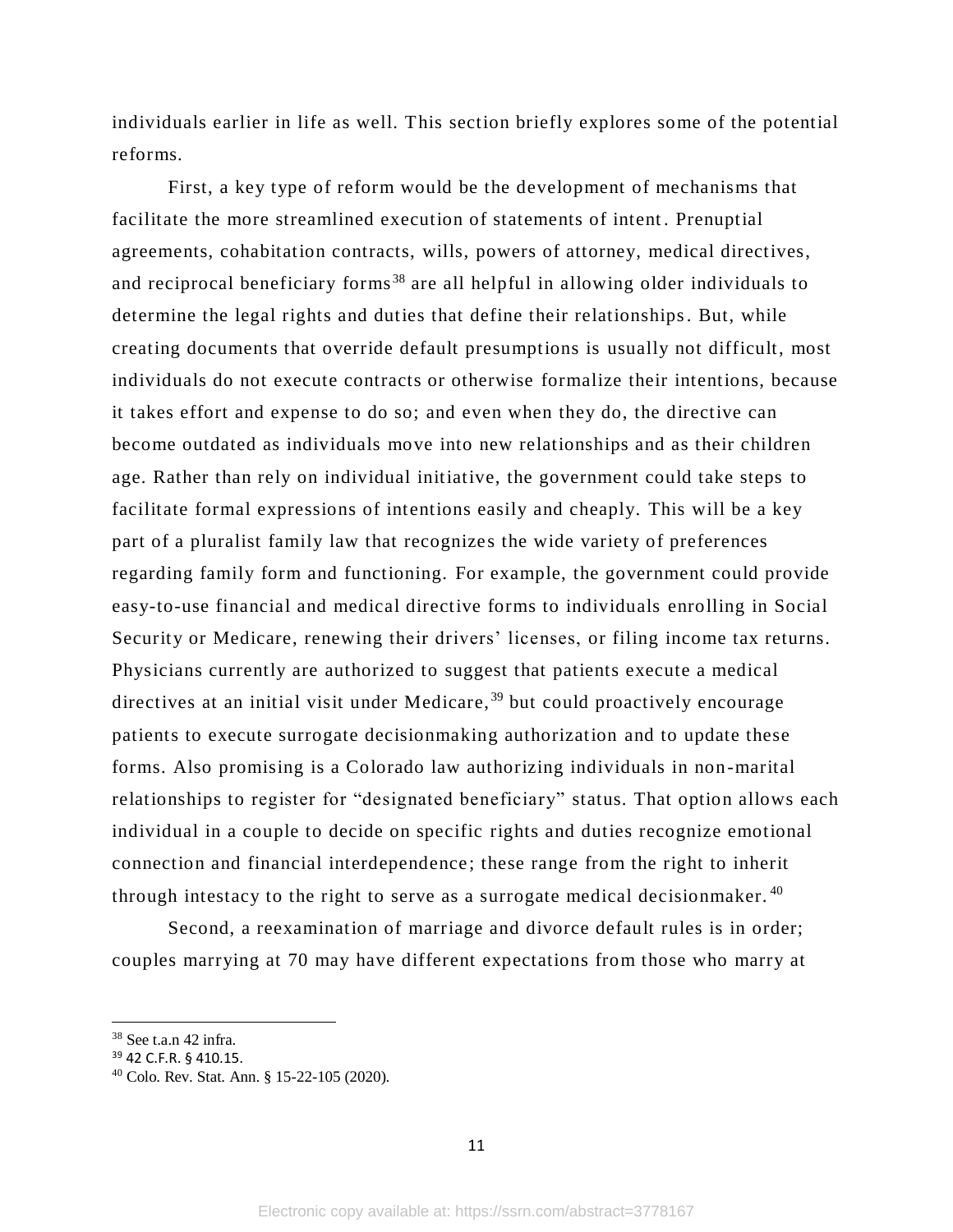thirty.<sup>41</sup> Rules about spousal support could be adapted to reflect the differing needs of people living a 100-year life. This might argue for a presumption favoring shortterm alimony on divorce other than for marriages of long duration involving an older dependent spouse. Such spouses may be unlikely to acquire skills sufficient for self-support and might need lifelong support unless they receive support from another source.<sup>42</sup> States are already moving towards presumptions of termination of general alimony upon the obligor spouse's retirement; similar presumptions might also apply when a recipient ex-spouse receives Social Security benefits. While states provide for equitable distribution of property upon divorce and an elective share at death, those rules might be adapted to respond to marriages between older people who have earlier families or who are Social Security recipients when they marry.

At the federal level, marriage brings numerous benefits, but Medicaid eligibility rules for long-term care can deter couples from marriage; the rules often exclude middle and low-income individuals unable to afford the expense of longterm care. Expanded government support for long-term care could remove this disincentive.

Third, the creation of new default rules to be applied to cohabiting couples might also be beneficial. These might distinguish among various types of couples to reflect differing roles of cohabitation during the life course . For couples who begin their relationships after they are eligible for Medicare, default rules might reinforce aspects of intimacy, support, and caregiving during the relationship, rather than imposing financial obligations after the union dissolves. These default rules might include presumptions about surrogate health care decisionmaking and hospital visits, while also ensuring protection of the interests of children from earlier relationships. There might also be some type of homestead exemption

<sup>41</sup> See Anne Alstott notes:

<sup>&</sup>quot;*Law and the Hundred Year Life*, 26 ELDER L.J. 131, 145-46 (2018).

 $42$  The source might be proof of a new family relationship that alleviates financial need or improved government support.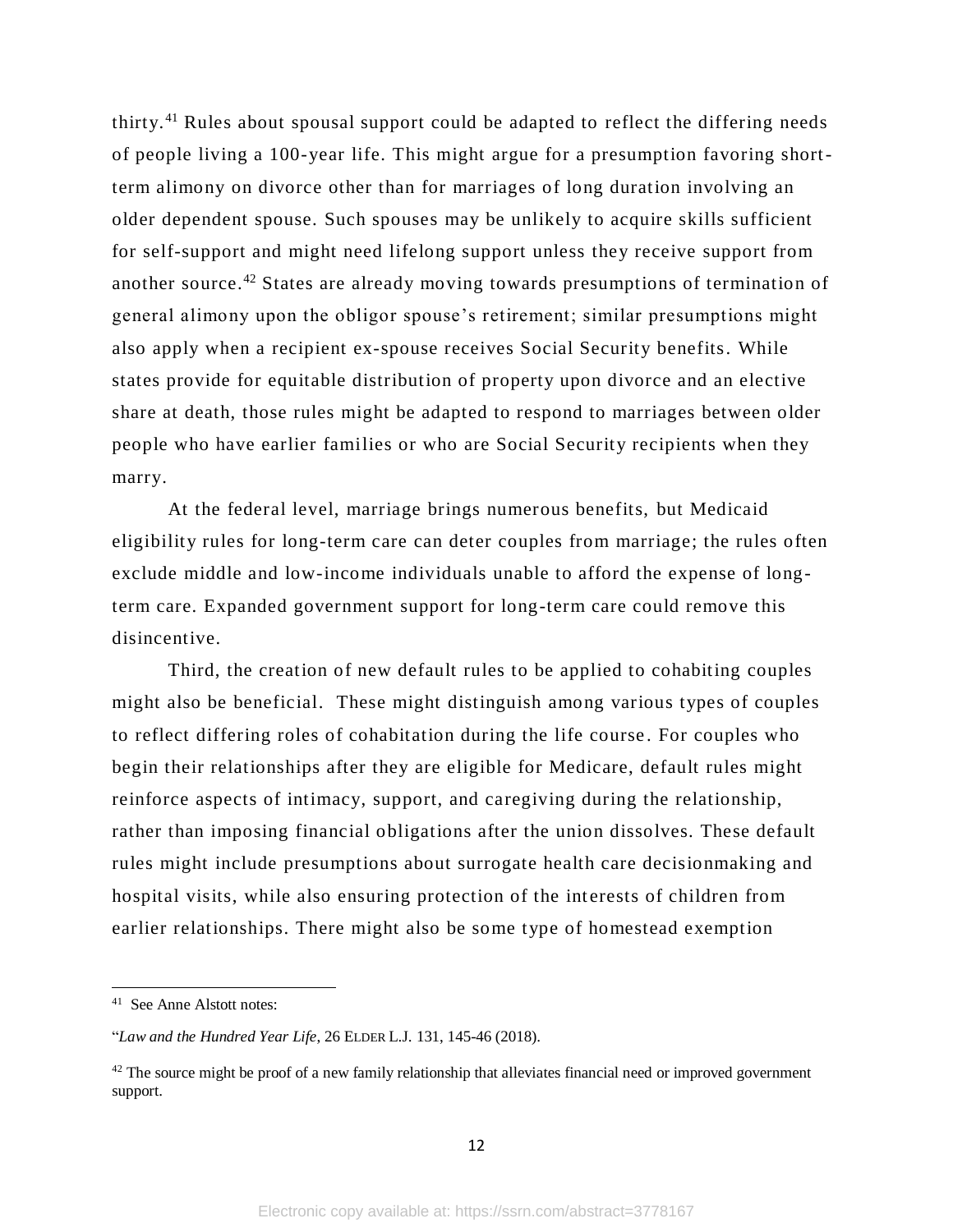(perhaps a life estate) to ensure continuity in living arrangements at the death of one partner. By contrast, for cohabitations of long duration, marital-type obligations might be imposed upon separation or death.<sup>43</sup>

Reform may also focus usefully on non-intimate families of choice, allowing these relationships to function without legal barriers and to provide support. Indeed, Gratton and Scott, in their 2020 revisiting of the long life, suggest that, with fewer family members to provide care, one solution is "alternative 'families.'"<sup>44</sup> This might, for example, mean that zoning restrictions that limit residential use to "single-family" homes should be interpreted to support non-dyadic families of choice by defining groups functionally, rather than based on consanguinity or marriage. Finally the expanding cohort of older individuals, in families and living alone, will need more state support through programs that assist families and single persons to fulfill dependency needs as well as the need for human connection . Community centers and adult day care<sup>45</sup> can provide social links, serve as a forum for developing intimate relationship, and offer relief for caretakers. Ample evidence supports the importance of social connection to aging well.

And then there are a series of reforms to existing laws that recognize connections between older and younger family members and the impact of caregiving. Mechanisms to easily implement seniors' intentions regarding inheritance by children and other family members from prior families are important. Visitation rights might also need reform. If multigenerational households become more common, grandparents and great-grandparents who have lived with children might receive stronger protection of their relationships with children through visitation rights, and may be subject to support obligations as well. Future laws will need to balance the constitutionally-protected interests of parents with the state's role in protecting children from harm, and may move towards greater support of

<sup>&</sup>lt;sup>43</sup> Elizabeth Scott, Marriage, divorce and collective Responsibility for Dependency, 2004 U.Chi. Legal forum 219.

<sup>44</sup> SCOTT & GRATTON, THE NEW LONG LIFE 112 (2020).

<sup>45</sup> https://www.aarp.org/caregiving/home-care/info-2017/adult-day-care.html.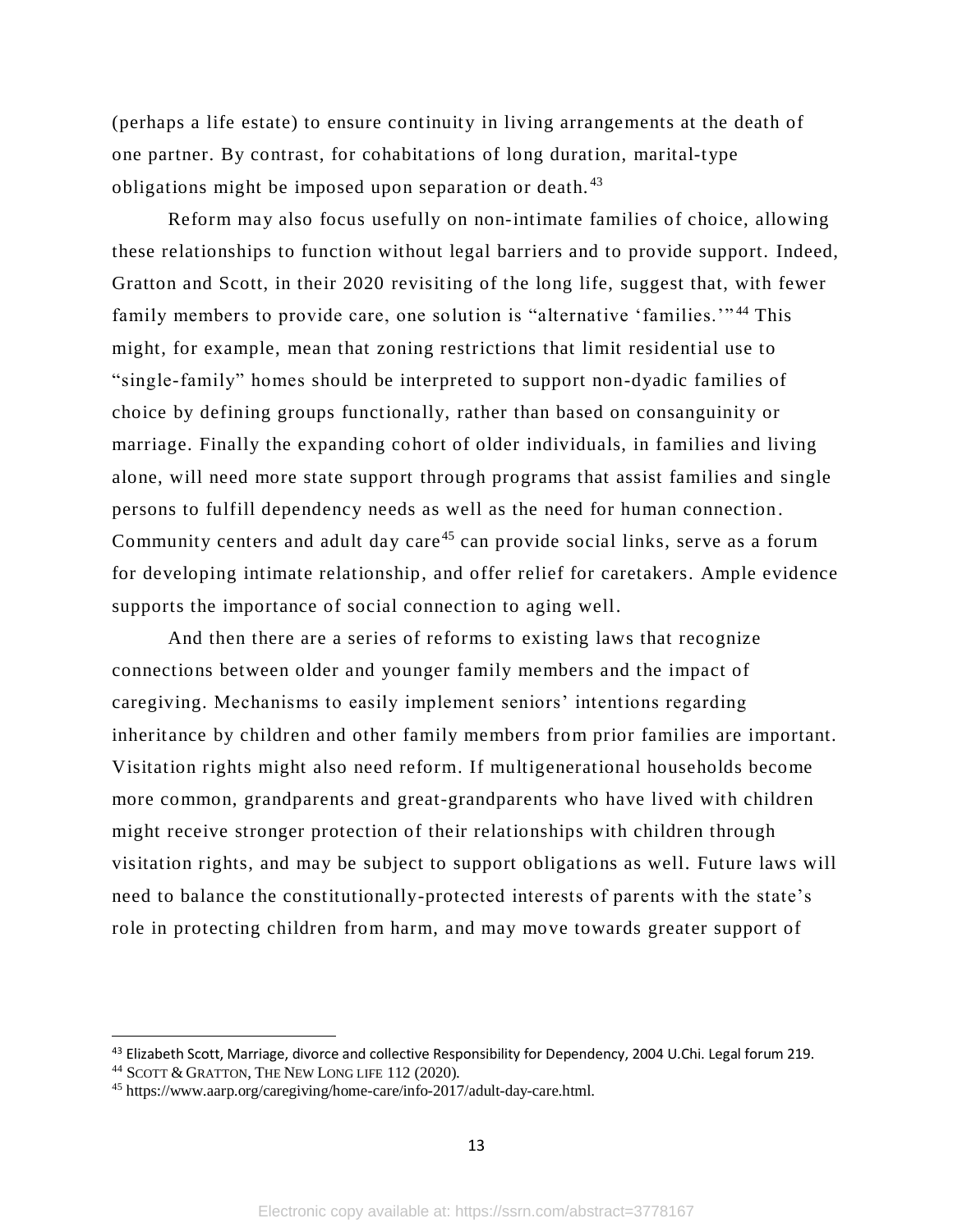children's relationships with grandparents or other third parties who function as de facto parents.<sup>46</sup>

A number of reforms might facilitate intrafamilial caregiving, whether by one spouse or partner for another, or a child or grandchild for a member of an older generation (or vice versa). The Family and Medical Leave Act does not cover care for a grandparent or grandchild, unless there is an in loco parentis relationship . The concept of caregiving leave could be expanded to include additional relationships (cohabitants and, perhaps, members of expanded communal households), and such leave could be paid. Assuming longer work lives is also likely to result in more caregiving. Time spent out of the workforce providing care for qualifying family members could result in Social Security credits, even though that care is unpaid; this is similar to the system of many European countries. Caregivers might also receive tax benefits to reimburse out-of-pocket expenses.. These proposals to support intrafamilial care may gain traction, providing more support for a multistage life (although perhaps also reinforcing existing gendered care roles).

The ability to pay directly for care from family members could be enhanced, with better guidelines on when such payments are permissible without disqualifying Medicaid transfers. Family members will benefit if they are allowed to execute intrafamilial caregiving agreements, which under current law, are often unenforceable, despite the importance of the role that such care provides.<sup>47</sup> In general, stronger legal and policy support for caregiving within families will enhance both individual and social welfare as life expectancy increases.

## **Concluding thoughts**

.

 $\overline{a}$ 

Gratton and Scott suggest that, with proportionately less of life focused on childrearing, individuals have more options not just for career balancing but also for focusing on intimate relationships (pp. 293-98). To provide support for these relationships throughout the 100-year

<sup>46</sup> De facto parents can attain limited parental rights in many states today. Under the new Restatement of Children and the Law, de facto parents can be awarded custody. § 1.72.

<sup>47</sup> Nina A. Kohn, *For Love and Affection: Elder Care and the Law's Denial of Intra-Family Contracts*, 54 HARV. C.R.-C.L. L. REV. 211 (2019).